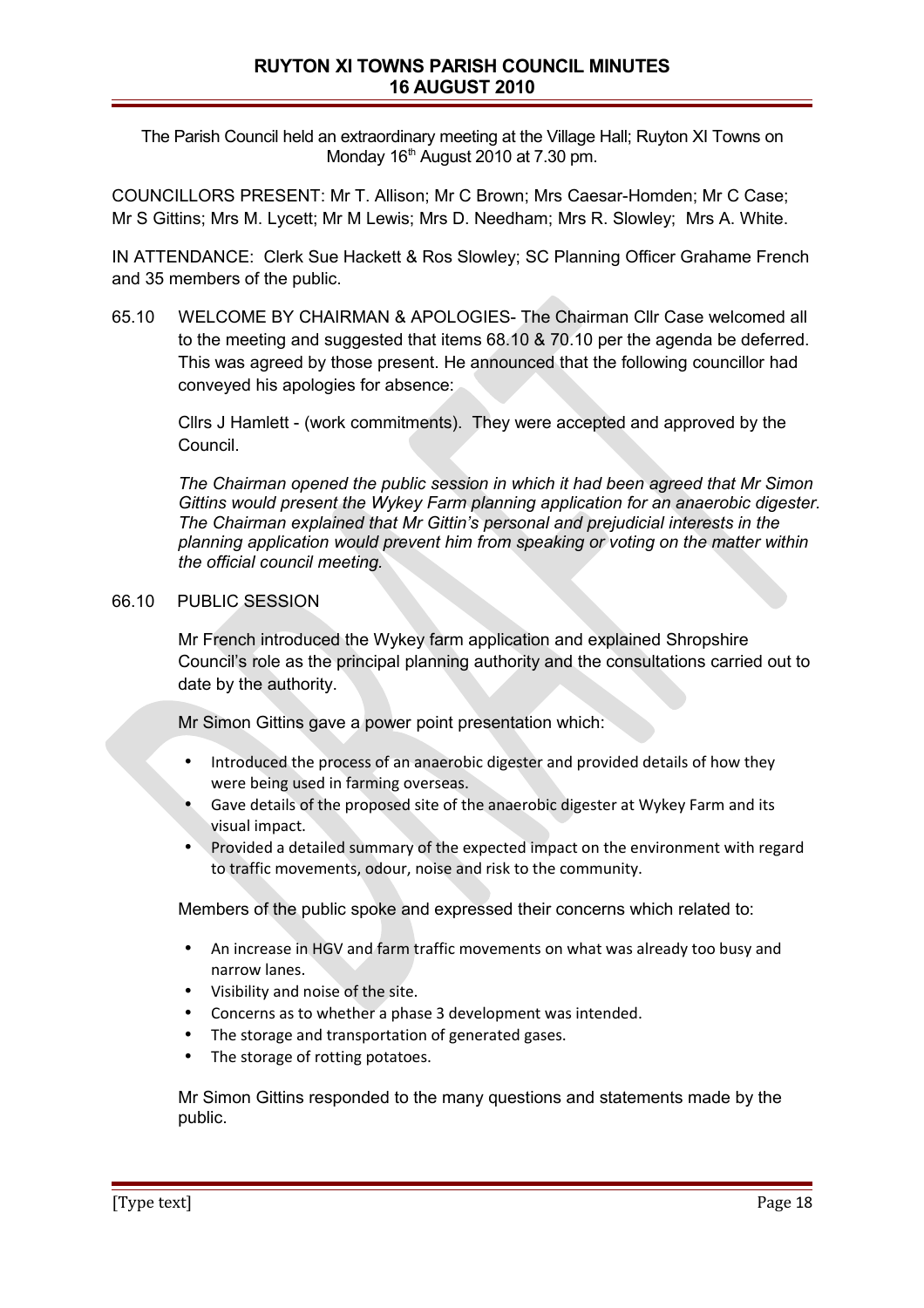The Chairman asked if there were comments from those present concerning the Wigmarsh planning application.Three members of the public spoke and expressed the following concerns:

- Unsuitability of the present site for the use of low loaders and HGV traffic
- Steady erosion of narrow local lane infrastructure.
- Absence of a planning notice being displayed.

*The Chair closed the public session and reinstated standing orders.*

67.10 COUNCILLORS DECLARATIONS OF INTEREST - In accordance with S50-52 of LGA 2000 the following declarations were made and noted by the Council:

Cllr Caesar-Homden reported her ongoing dual hated interest as both the appointed SC Councillor for the Ward and Parish Councillor; this restricted her from involvement in Planning Matters (Min 69.10).

Cllr Gittins and Cllr Lycett expressed their personal and prejudicial interest in the planning application at Wykey Farm at Min 69.10. (The applicant being Mr Gittins and Mrs Lycett's close connections with the Gittins.)

68.10 CONFIRMATION & ACCEPTANCE OF PREVIOUS MEETING MINUTES: The matter by agreement was deferred to the Sept meeting.

*Cllr Gittins left the room.* 

- 69.10 PLANNING MATTERS With agreement the Chair took the Wigmarsh Cottage application first as Cllr Lycett wished to contribute to the discussion.
	- a) The Council considered the following planning applications:

## *Cllr Brown left the meeting.*

Planning Ref: 10/03062/COU Wigmarsh Cottage Eardiston West Felton SY11 4HB Proposal: Application under Section 73a of the Town and Country Planning Act 1990 for the use as a commercial ...

**The Council resolved without dissent to object to the above planning application as the infrastructure of narrow lanes did not support the business's current rural site location as:**

- **No planning notices have been displayed;**
- **Inappropriate business in the countryside;**
- **The size of vehicles currently in use are too large for the lanes and cause disruption for other road users and nearby residents;**
- **The hours of work proposed in the application would aggravate the situation and cause more disruption to local residents;**
- **There were concerns that an increase in the volume of business has already occurred and has aggravated the situation which is considered detrimental to the well being of local residents;**
- **Low loaders are experiencing difficulties in turning at the site, which demonstrated it unsuitability. The Parish Council considered that the business should relocate to a more suitable site.**